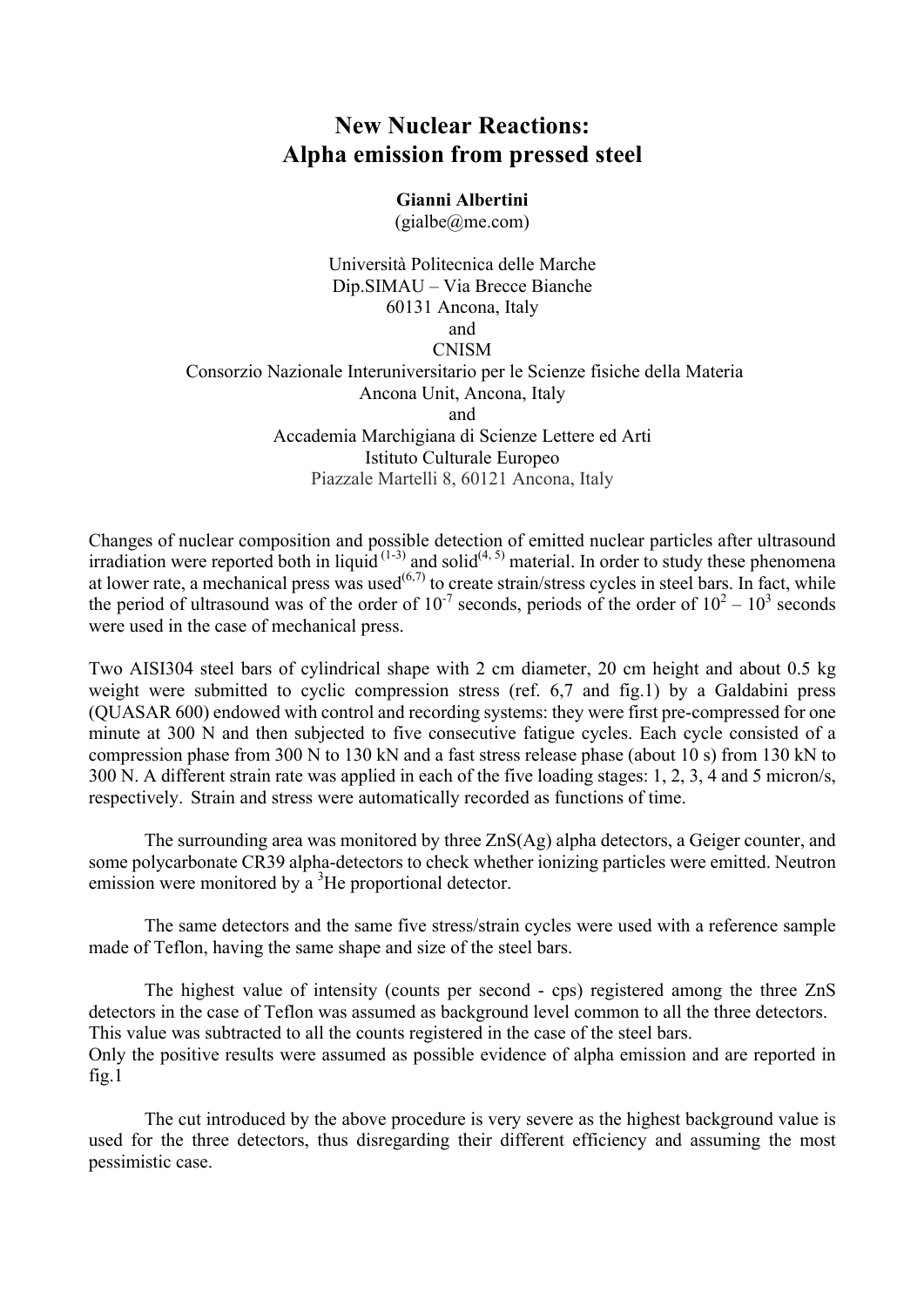The same procedure of background subtraction was also adopted in the case of the Geiger counter and <sup>3</sup>He proportional detector of neutrons, although using one instrument for each instrument.

The positive results of the three ZnS, Geiger and neutron detectors are reported in figure 1. No positive result was obtained in the case of neutron detector.



*Figure 1. Stress as a function of time in the five loading cycles of AISI304 steel bars is reported in the top part (scale on the right). The strain rate was 1 micron/s in the first cycle, 2 micron/s in the second, 3 micron/s in the third, 4 micron/s in the fourth and 5 micron/s in the fifth. The fast stress release occurred in about 10 seconds.*

*The counts above the background level (cps - left scale) are reported in the bottom part. The corresponding detector is indicated (the three ZnS detectors are labelled as 1,2 and 3). The filled columns refer to one sample and the empty ones to the other.*

The Cr39 plates were used to evaluate the direction of the emitted alpha particles: in fact, the positions of the alpha-tracks on the top surface of the plates were compared with the corresponding positions in the bottom surface.

The reference direction was along the geometrical axis of the cylindrical bars. In particular, as the bottom of the press was kept fixed while the upper part moved, the pressure front and the corresponding energy were assumed to flow from top to bottom and this was the chosen orientation of the reference direction.

The emission angle of the alpha particles with respect to this reference was in the range 34°- 38°. This value is compatible with the forecast of Deformed Space-Time theory<sup>(8,9)</sup> and agrees with the results later obtained in neutron emissions $(10)$ .

When the directions of two tracks had a common point in the bulk of the sample, they were assumed to be produced in the two corresponding different regions on the surface, otherwise the energy to cross part of the sample should be extremely high. After this assumption, the sources of alpha tracks resulted close to the contact line between the sample and the detector, thus also excluding longer paths in the air between sample and detector.

The alpha particles were able to cross up to 0.1-0.2 mm in the air. Thus, their energy was evaluated to be at least 40 keV, which is also the lowest energy detected by Cr39.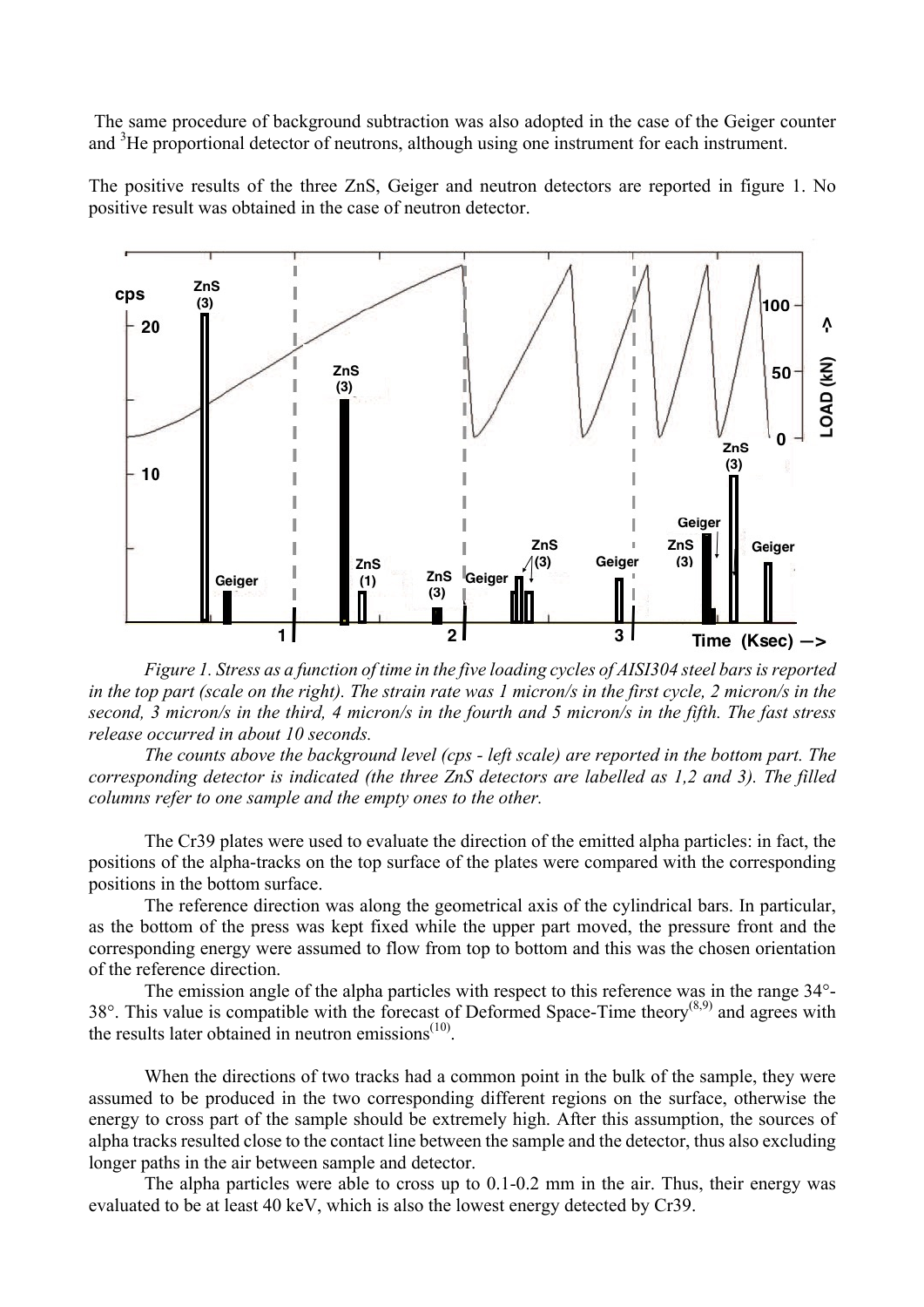Alpha emissions without neutron detection was in contrast with the past results, which were the starting points for this experiment. In fact, mainly neutrons were detected in the past and no evidence of alpha particles was reported.

To clear this point, measurements of ionizing and nonionizing particles were performed<sup> $(12)$ </sup> during the routine job of tension rupture tests at the Meccano SpA enterprise in Fabriano (AN, Italy): 60 cylindrical steel rods, having 100 cm height and 8, 10 or 12 mm diameter, were stretched. A ZnS(Ag) alpha detector, a Geiger counter with related detector for alpha, beta and gamma radiation and <sup>3</sup>He proportional neutron counter were used.

For each sample, the highest value of counts per second has been taken into consideration at each detector: in the case of Geiger and ZnS alpha counter, the distribution of these values can be roughly divided into two regions: one, at low count per second, corresponding to the alpha particles previously detected from samples cyclically stressed without rupture; the other, at higher counts, was attributed to the electrons emitted during and after the fracture, as they are described by other authors $<sup>(11)</sup>$ .</sup>

Two population were also found in the distribution of maximum counts from the neutrons detector: the most of samples registered a very low intensity, which corresponds to the background level. Other samples reached an intensity some tenths of time higher, which was assumed as a hint for neutron emissions when the rupture conditions are attained.

When samples were stressed without rupture, the neutron detector registered sometimes a maximum of one neutron per second after working some hours. Thus, in that case the intensity was practically zero. In case of stress with rupture, on the contrary, counts of some tents per second are obtained by using the same detector.



*Figure 2. The energy density inside the samples at the alpha emissions was evaluated to be in the range*  $10^7 - 10^9$  *J/m<sup>3</sup>* (ref.13). It could correspond to a deformed Space-Time either of leptonic (less *than 10<sup>8</sup> J/m) ) or hadronic (above 4.7 10<sup>8</sup> J/m<sup>3</sup> ) interaction.*

The different behaviour was interpreted as a consequence of different energy density in the two cases. In fact, thresholds of energy density in the materials were supposed $^{(13)}$  to correspond to the energy thresholds forecast in the Deformed Space-Time theory<sup>(8,9)</sup>: these thresholds separate the flat